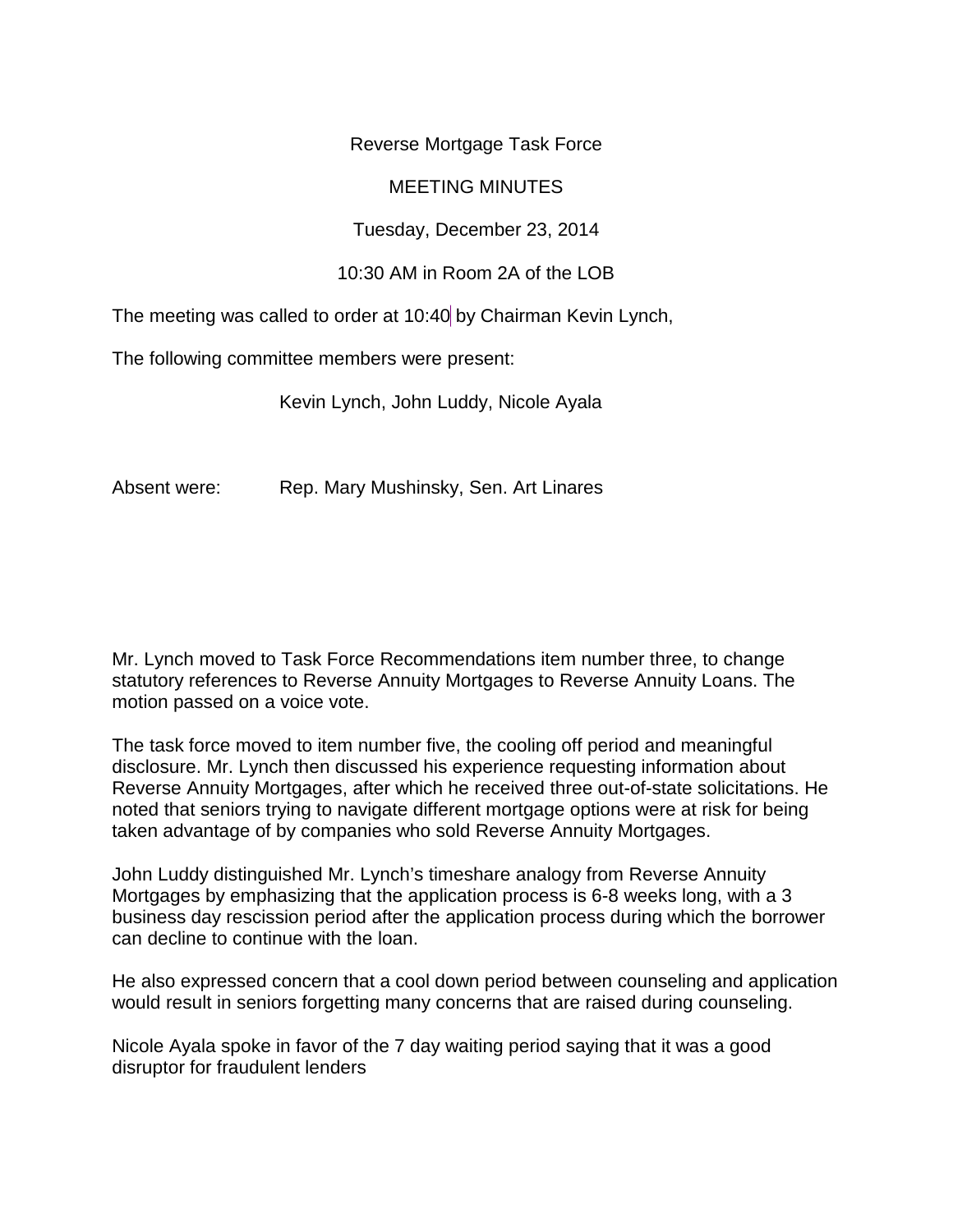Mr. Luddy again voiced his concern that the waiting period would lessen the impact of the counseling.

Mr. Lynch asked Mr. Luddy about the certificate received at the end of counseling and about California Assembly Bill 1700's change of checklists to work sheets.

Ms. Ayala volunteered to answer and explained that the worksheets increase the level of interactivity and information retention.

Mr. Luddy explained that Mr. Lynch's online request for information likely did not go directly to a lender but instead to a lead broker who then sold his information to the three out-of-state lenders who contacted him.

Mr. Lynch asked whether or not the task force would like to recommend the institution of a 7 day waiting period and worksheet similar to California Assembly Bill 1700.

He reiterated Mr. Luddy's arguments against including the 7-day waiting period and Ms. Ayala's arguments for the 7-day waiting period.

Mr. Lynch called for a vote. Ms. Ayala voted Yea. Mr. Luddy voted Nay. Mr. Lynch broke the tie voting Yea and the recommendation passed.

Mr. Luddy inquired as to whether the committee should involve its two absent members on contentious issues as was discussed prior to the meeting.

Mr. Lynch expressed his frustration at members missing the meetings despite prior notification

The clerk pointed out that the task force could hold the vote open and Mr. Lynch expressed that he was opposed to doing so.

Mr. Lynch moved to the first proposal that all counseling should be done in person. He asked the legal counsel whether the General Assembly would be able to require this.

The legal counsel stated that the General Assembly could make this requirement and that other states do require this.

Mr. Lynch stated the benefit of the regulation would be the person-to-person interaction and that the drawback would be the level of difficulty that many seniors may have travelling to appointments.

Mr. Luddy announced that he was uncomfortable advocating for the proposal because he always meets with customers face-to-face and the regulation would affect his direct competition.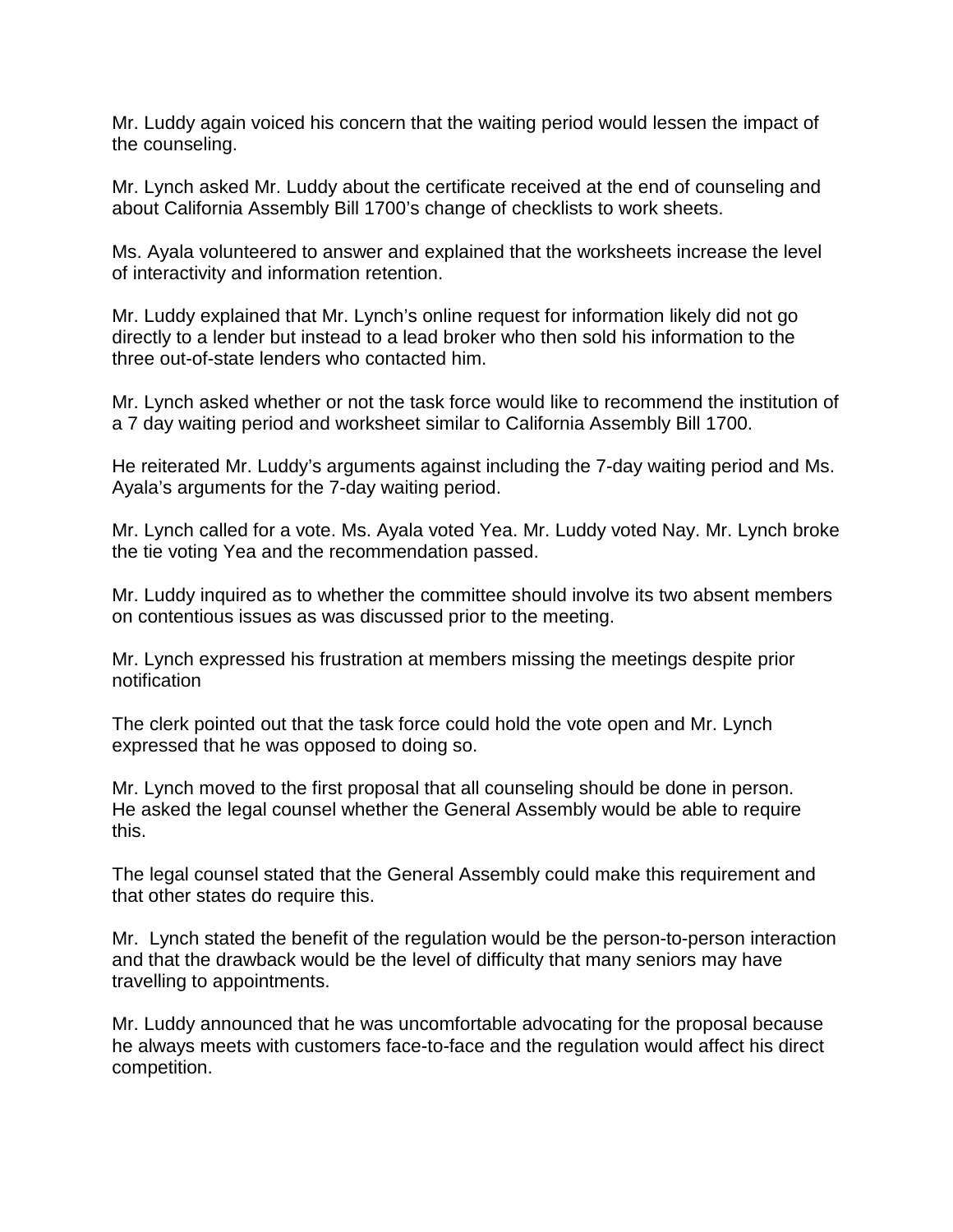He then said that he felt that in-person counseling would help increase the understanding of seniors. He also felt that there was the possibility the proposal would keep the telemarketing out-of-state lenders from operating in Connecticut and that a decrease in available lenders could do a disservice to the consumer.

Mr. Luddy also drew the attention of the task force to the fact that the Federal Government used to require all counseling be done in person.

Ms. Ayala spoke in support of requiring in person counseling. She felt that products being sold to seniors require especially thoughtful protection.

Mr. Lynch moved to vote on the proposal and restated the arguments for and against the proposal.

Mr. Luddy inquired with the legal counsel before the vote about a potential conflict of interest.

The legal counsel advised Mr. Luddy that he could vote.

Mr. Lynch called for the vote and the proposal passed on a voice vote.

Mr. Lynch moved to the second proposal which was to require counseling before a Reverse Annuity Mortgage is issued.

Mr. Lynch pointed out that the CHFA does not require counseling before a Reverse Annuity Mortgage

Mr. Luddy stated that anyone in the Federal Programs absolutely must undergo counseling. He said he was reluctant to venture into the CHFA field because they only have a handful of Reverse Mortgage Annuities in a given year

Mr. Lynch stated that CHFA is the only non-Federal loaner and has a total of 9 Reverse Annuity Mortgages loaned out. He suggested that because of this the proposal would have a minimum effect.

Mr. Lynch called for a vote on whether or not to recommend to the General Assembly that counseling be mandatory for all Reverse Annuity Mortgages.

Mr. Luddy sought clarification on whether the proposal only requires CHFA to have its borrowers undergo counseling.

Mr. Lynch answered saying the proposal required all lenders' borrowers to undergo counseling.